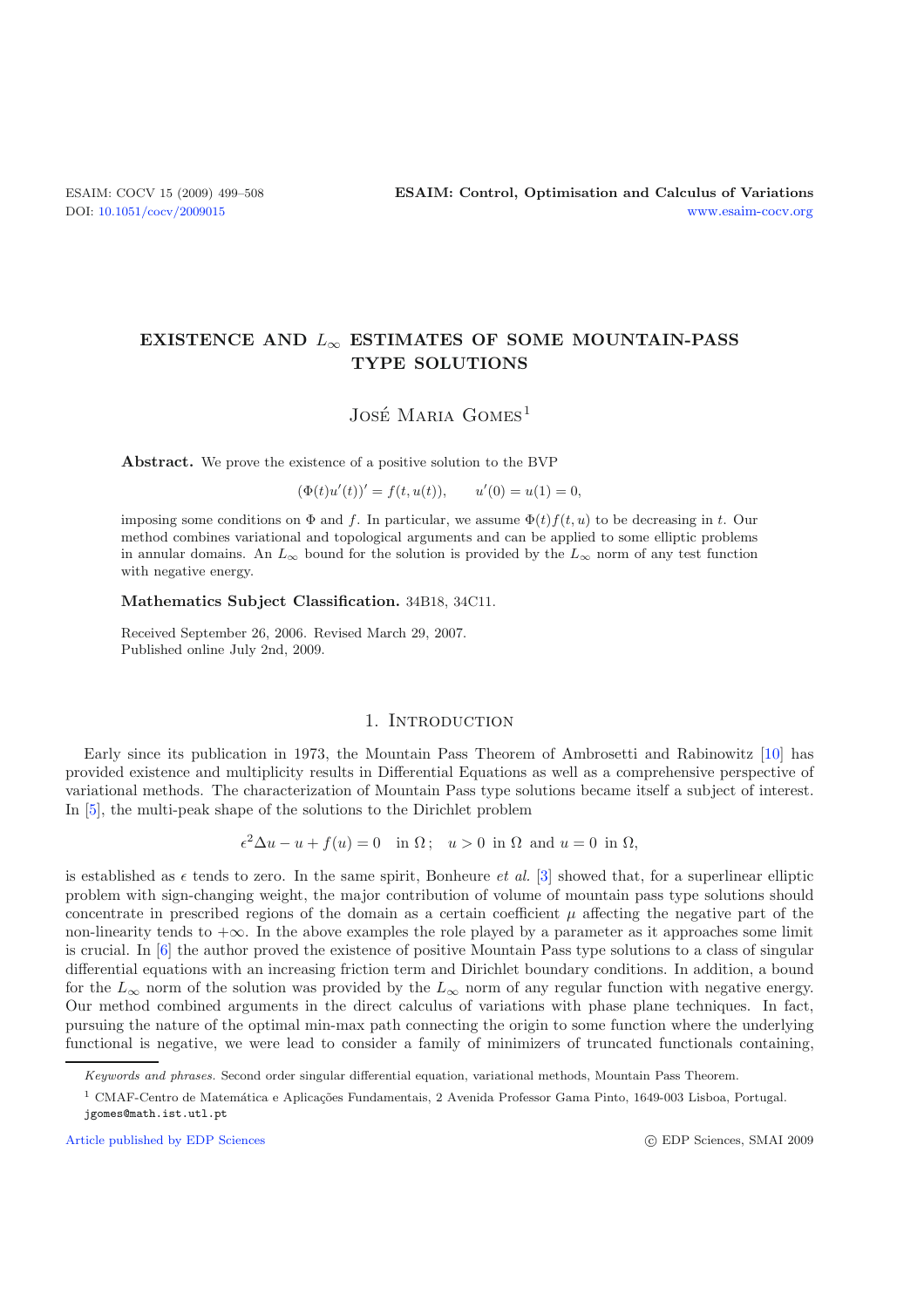as a particular element, a classical solution to our boundary value problem (BVP). In this work we approach with similar arguments a more general class of equations that include some elliptic problems in an annulus. More precisely, we will be interested in positive solutions to

<span id="page-1-4"></span><span id="page-1-1"></span>
$$
(\Phi(t)u'(t))' + f(t, u(t)) = 0,
$$
\n(1.1)

$$
u'(0) = u(1) = 0.\t\t(1.2)
$$

<span id="page-1-6"></span><span id="page-1-5"></span>By positive solution we mean a  $C^2$  function u verifying the above equalities and such that  $u(t) > 0$  for all  $t \in [0, 1]$ . Similar problems have been considered in [1.2.8.0]  $t \in [0, 1]$ . Similar problems have been considered in [\[1](#page-9-4)[,2](#page-9-5)[,8](#page-9-6)[,9\]](#page-9-7).

# 2. Variational setting and results

<span id="page-1-2"></span>We begin by listing the assumptions on the terms of equations  $(1.1)$ – $(1.2)$ .  $\Phi \in C^1([0,1])$  is strictly positive and we choose m,  $\overline{m} > 0$  such that, for all  $t \in ]0,1[$ ,

$$
0 < m \le \Phi(t) \le \overline{m}.\tag{2.1}
$$

We assume that

$$
f(t, u)\Phi(t)
$$
 is decreasing in t for every  $u \ge 0$ , (2.2)

$$
f: [0,1] \times [0, +\infty[ \mapsto \mathbb{R} \text{ is locally Lipschitz in the variable } u,
$$
\n
$$
(2.3)
$$

and, for some  $\delta > 0$ ,

$$
f(t, u) = 0 \ \forall (t, u) \in [0, 1] \times [0, \delta] \text{ and } f(t, u) > 0 \text{ in } [0, 1] \times [\delta, +\infty[.
$$
 (2.4)

The technical assumption  $(2.4)$  will be relaxed subsequently to a sub-linear growth near zero. Since we are looking for positive solutions we assume throughout the paper that <sup>f</sup> is extended by zero in [0*,* 1] <sup>×</sup> ]−∞*,* 0[. The reader may easily verify that any non-trivial solution to  $(1.1)$ – $(1.2)$  with this extension – which we will still denote by  $f$  – should be positive in [0, 1] therefore being a solution of the initial problem. We shall consider the Sobolev space  $H \subset H^1(0,1)$  consisting in absolutely continuous functions u such that

<span id="page-1-3"></span>
$$
||u||^2 := \int_0^1 u'^2(t) dt < \infty, \ u(1) = 0.
$$

In the sequel we will also refer

$$
||u||_{\infty} := \sup \{ u(t) : t \in [0,1] \},\
$$

the natural norm on the space of continuous functions  $C([0, 1])$ .<br>Note that problem  $(1, 1)$ – $(1, 2)$  may be viewed as the Euler-I

Note that problem  $(1.1)$ – $(1.2)$  may be viewed as the Euler-Lagrange equation of the functional  $J : H \to \mathbb{R}$ defined by:

$$
J(u) := \frac{1}{2} \int_0^1 \Phi(t) u'^2(t) dt - \int_0^1 F(t, u(t)) dt,
$$

where  $F(t, u) = \int_0^u f(t, s) ds$ . We will suppose that J satisfies the fundamental property:

$$
\exists h \in H : J(h) < 0. \tag{2.5}
$$

**Remark 2.1.** Property [\(2.5\)](#page-1-3) can be easily verified if, for some  $\epsilon > 0$ ,  $f(t, u) \geq \epsilon u^{\alpha} - C$  for all  $u \geq 0$  and  $t \in [0, 1]$  where  $\alpha > 1$  and  $C > 0$  $t \in [0, 1]$ , where  $\alpha > 1$  and  $C > 0$ .

<span id="page-1-0"></span>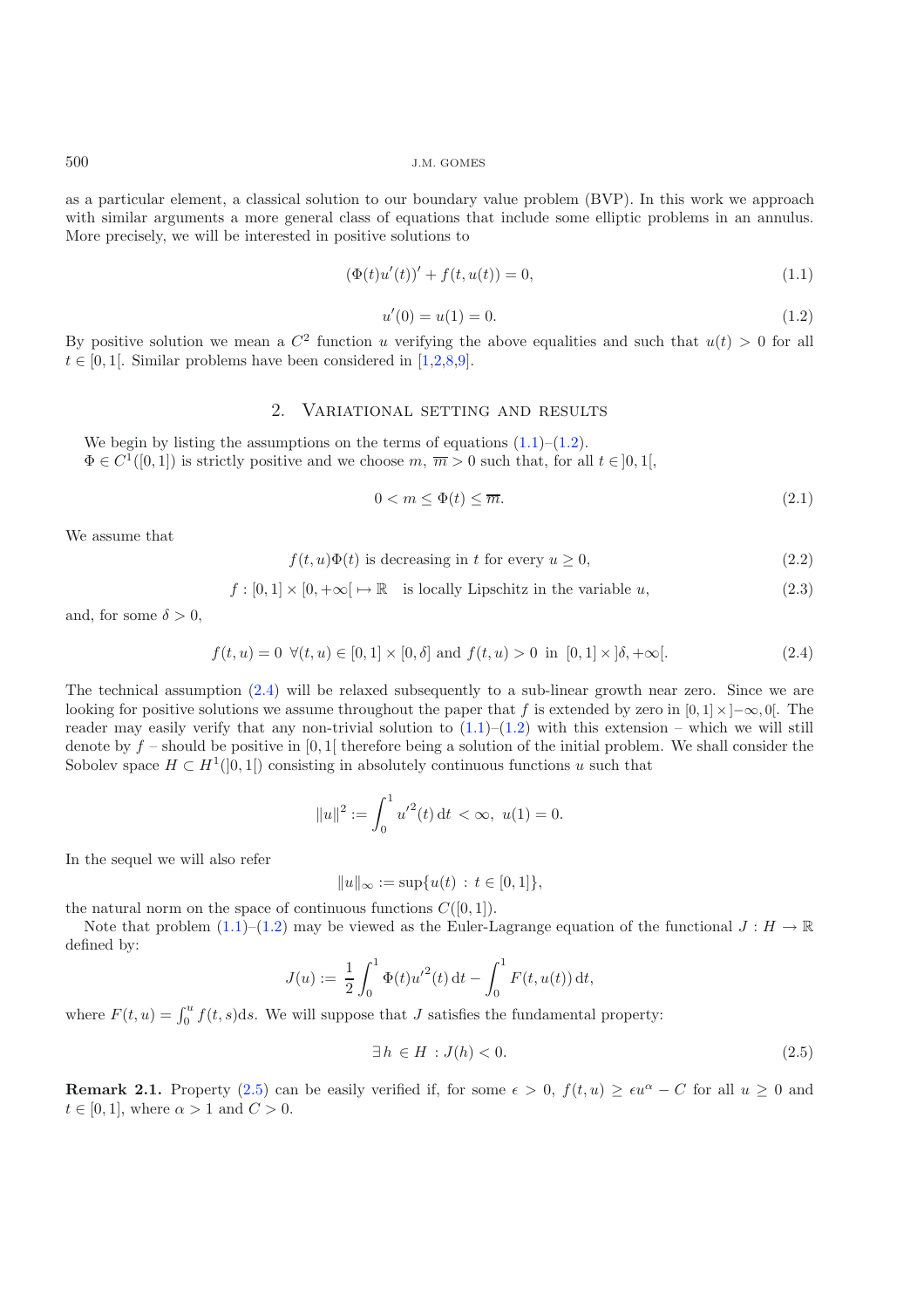We denote  $\overline{M} = ||h||_{\infty}$ . Since

 $\forall w \in H, \|w\|_{\infty} \leq \delta \Rightarrow J(w) \geq 0,$ <br> $\overline{M}$ ,  $\overline{s}$ ,  $\overline{R}$ ,  $w \neq 0$ ,  $\overline{M}$ 

(where  $\delta$  was defined in [\(2.4\)](#page-1-2)) we have  $\overline{M} > \delta$ . For all  $M \in [\delta, \overline{M}]$ , consider the subset of  $H$ 

$$
\mathfrak{C}_M = \{ u \in H : \max u \ge M \},\
$$

and the truncated functional  $J_M : H \to \mathbb{R}$ ,

$$
J_M(u) = \frac{1}{2} \int_0^1 \Phi(t) u'^2(t) dt - \int_0^1 F_M(t, u(t)) dt
$$

where

$$
F_M(u) = \begin{cases} F(t, u) & \text{if } u \le M \\ F(t, M) & \text{if } u > M. \end{cases}
$$

<span id="page-2-0"></span>**Remark 2.2.** From the compact injection of  $H^1([0,1])$  in  $C([0,1])$  we conclude that  $\mathfrak{C}_M$  is weakly sequentially closed and that  $J_M$  is coercive and weakly lower semi-continuous.

We will be interested in the family of minimizers of  $J_M$  in  $\mathfrak{C}_M$ . By Remark [2.2](#page-2-0) we know that a minimizer exists for every  $M \in [\delta, \overline{M}]$ . We also know that:

<span id="page-2-2"></span>**Lemma 2.3.** Let u be a minimizer of  $J_M$  in  $\mathfrak{C}_M$ . Then

$$
\max_{[0,1]}u=M\quad and\quad \min_{[0,1]}u=0.
$$

*Proof.* Given  $w \in \mathfrak{C}_M$ , let

$$
\overline{w}(t) = \max\{0, \min\{w(t), M\}\}.
$$

Of course,  $\overline{w} \in H \cap \mathfrak{C}_M$ . If  $\overline{w} \neq w$  we have,

$$
\int_0^1 \Phi(t) \overline{w}'^2(t) dt < \int_0^1 \Phi(t) {w'}^2(t) dt
$$

and

$$
\int_0^1 F_M(t, \overline{w}(t)) dt = \int_0^1 F_M(t, w(t)) dt.
$$

Then  $J_M(\overline{w}) < J_M(w)$  which is absurd and the lemma follows.

Given  $M \in [\delta, \overline{M}]$ , we define two types of minimizers of  $J_M$  in  $\mathfrak{C}_M$ :

**Definition 2.4.** Let u be a minimizer of  $J_M$  in  $\mathfrak{C}_M$ . We say that u is a minimizer of type A if

$$
u \in C^1([0,1]), \ u(0) = M, \ u(t) < M \ \forall t \in ]0,1].
$$

We say that u is a minimizer of **type B** if, for some  $\bar{t} \geq 0$ , we have

$$
u \in C^1([0,1]), u(t) = M
$$
 in  $[0,\bar{t}], u(t) < M$  in  $[\bar{t},1]$  and  $u'(0) = 0$ .

<span id="page-2-1"></span>**Remark 2.5.** If u is a minimizer of  $J_M$  in  $\mathfrak{C}_M$  then u satisfies equation [\(1.1\)](#page-1-0) in the open set  $U := u^{-1} (]-\infty, M[$ . In fact, let  $v$  be a regular function with support strictly contained in  $U$ . Then, for sufficiently small  $s$ , we have,

$$
u + sv \in \mathfrak{C}_M
$$
 and  $u(t) + sv(t) < M \ \forall t \in \text{supp}(v)$ .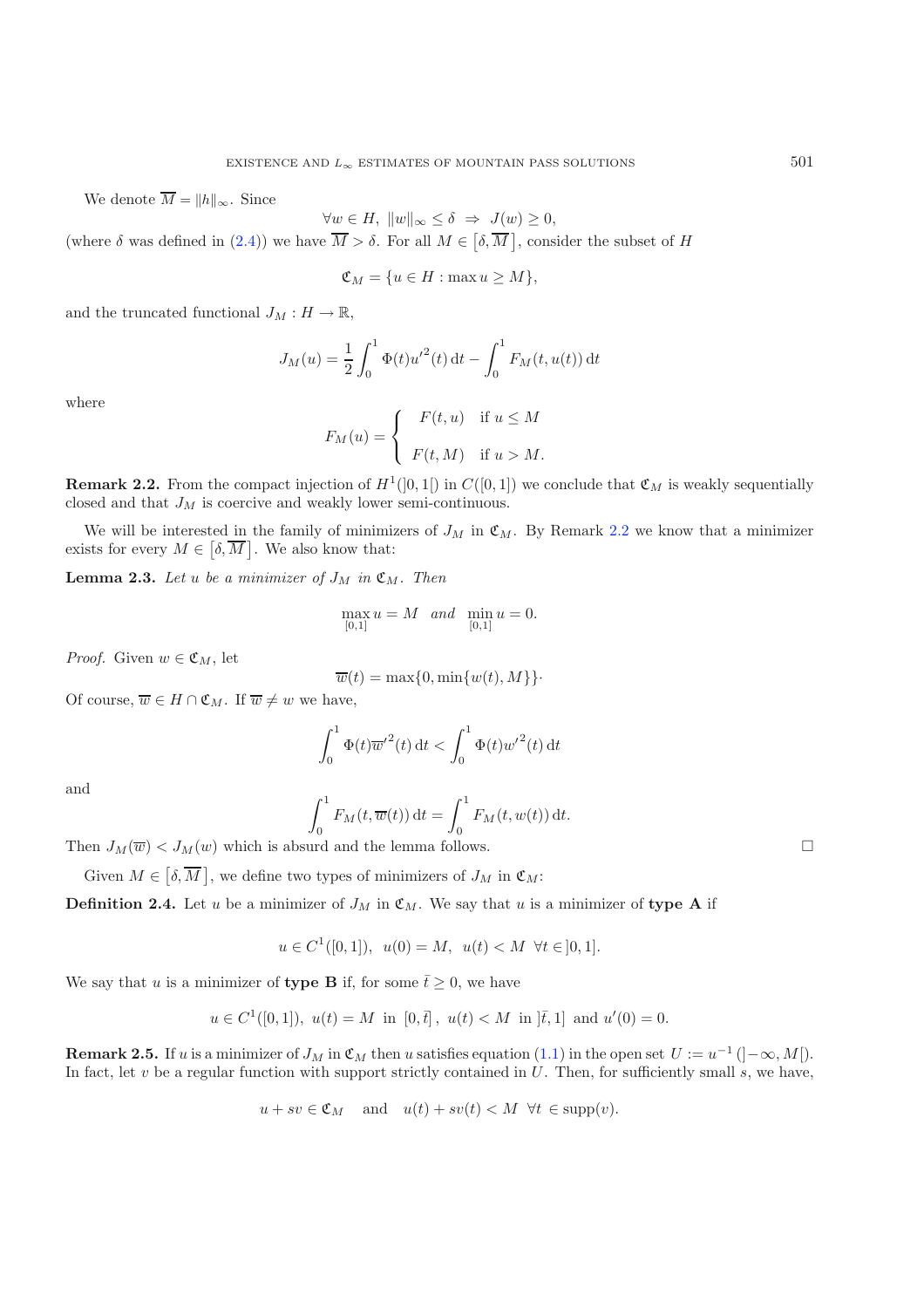Since  $u$  is a minimizer, we conclude

$$
\lim_{s \to 0} \frac{J_M(u + sv) - J_M(u)}{s} = \lim_{s \to 0} \frac{J(u + sv) - J(u)}{s} = \int_0^1 \Phi(t) u'(t) v'(t) dt - \int_0^1 f(t, u(t)) v(t) dt = 0,
$$

and the assertion follows. In particular, if u is a minimizer of type A (B), then u satisfies [\(1.1\)](#page-1-0) in  $[0,1]$  ( $|\bar{t},1|$ ). If u is simultaneously of type A and B then it is a classical solution to  $(1.1)$ – $(1.2)$ .

<span id="page-3-2"></span>**Lemma 2.6.** Let u be a minimizer of  $J_M$  in  $\mathfrak{C}_M$ . Then u is of type A or B (possibly both).

*Proof.* Let

$$
\bar{t} := \sup\{t \in [0,1] : u(t) = M\}.
$$

Since  $H \subset C([0, 1])$ , we have  $u(\bar{t}) = M$  and we may consider  $w \in H$ 

$$
w(t) := \begin{cases} M & \text{if } t \leq \bar{t} \\ u(t) & \text{if } t > \bar{t}. \end{cases}
$$

Moreover,

$$
\int_0^1 F_M(t, w(t)) dt \ge \int_0^1 F_M(t, u(t)) dt,
$$

<span id="page-3-1"></span><span id="page-3-0"></span>
$$
\int_0^1 \Phi(t) {w'}^2(t) dt \le \int_0^1 \Phi(t) {u'}^2(t) dt,
$$

the last inequality being strict if  $w \neq u$  in  $[0, \bar{t}]$ . Since  $J_M(u) \leq J_M(w)$ , we conclude  $u \equiv w$ . If  $\bar{t} = 0$ , by<br>Remark 2.5, integrating equation (1.1) between t and a fixed  $t_0 \in [0, 1]$ , we conclude  $u \in C^1([0, 1])$  Remark [2.5,](#page-2-1) integrating equation [\(1.1\)](#page-1-0) between t and a fixed  $t_0 \in [0,1]$ , we conclude  $u \in C^1([0,1])$ , being therefore of type A.

**Claim.** *If*  $\bar{t} > 0$  *then u is of type B.* 

By Remark [2.5,](#page-2-1)  $u \in C^1([\bar{t}, 1])$  and

$$
u'(\bar{t}^+) := \lim_{t \to \bar{t}^+} u'(t)
$$

is well defined, necessarily non-positive. Suppose, in view of a contradiction, that  $u'(\bar{t}^+) < 0$ . Choose  $\theta, \epsilon > 0$ <br>such that  $u'(t) < -\theta$  for every  $t \in \bar{t}$ ,  $\bar{t} + \epsilon$  and for  $\epsilon < \bar{t}/2$ , define the perturbation such that  $u'(t) \leq -\theta$  for every  $t \in \left] \bar{t}, \bar{t} + \epsilon \right[$  and, for  $\epsilon < \bar{t}/2$ , define the perturbation

$$
v_{\epsilon}(t) = -(|t - \bar{t}| - \epsilon) \tag{2.6}
$$

We assert that, for sufficiently small  $\epsilon$ ,

$$
\lim_{s \to 0} \frac{J_M(u + sv_\epsilon) - J_M(u)}{s} < 0. \tag{2.7}
$$

If [\(2.7\)](#page-3-0) holds, for some  $s^* > 0$  close to zero, we have  $u + s^*v_\epsilon \in \mathfrak{C}_M$  (recall that, by our choice of  $\epsilon$ ,  $(u + s^*v_\epsilon)(0) = M$ ) and  $J_{\mathcal{M}}(u + s^*v) \leq J_{\mathcal{M}}(u)$  a contradiction. In fact, Lemma 2.3 and (2.6) imply M) and  $J_M(u + s^*v_{\epsilon}) < J_M(u)$ , a contradiction. In fact, Lemma [2.3](#page-2-2) and [\(2.6\)](#page-3-1) imply  $u + s^*v_{\epsilon} \leq M$ . Therefore

$$
\lim_{s \to 0} \frac{J_M(u + sv_\epsilon) - J_M(u)}{s} = \int_0^1 \Phi(t) u'(t) v_\epsilon'(t) dt - \int_0^1 f(t, u(t)) v_\epsilon(t) dt
$$
  

$$
\leq -\theta \int_{\bar{t}}^{\bar{t}+\epsilon} \Phi(t) dt - \int_{\bar{t}-\epsilon}^{\bar{t}+\epsilon} f(t, u(t)) v_\epsilon(t) dt.
$$

and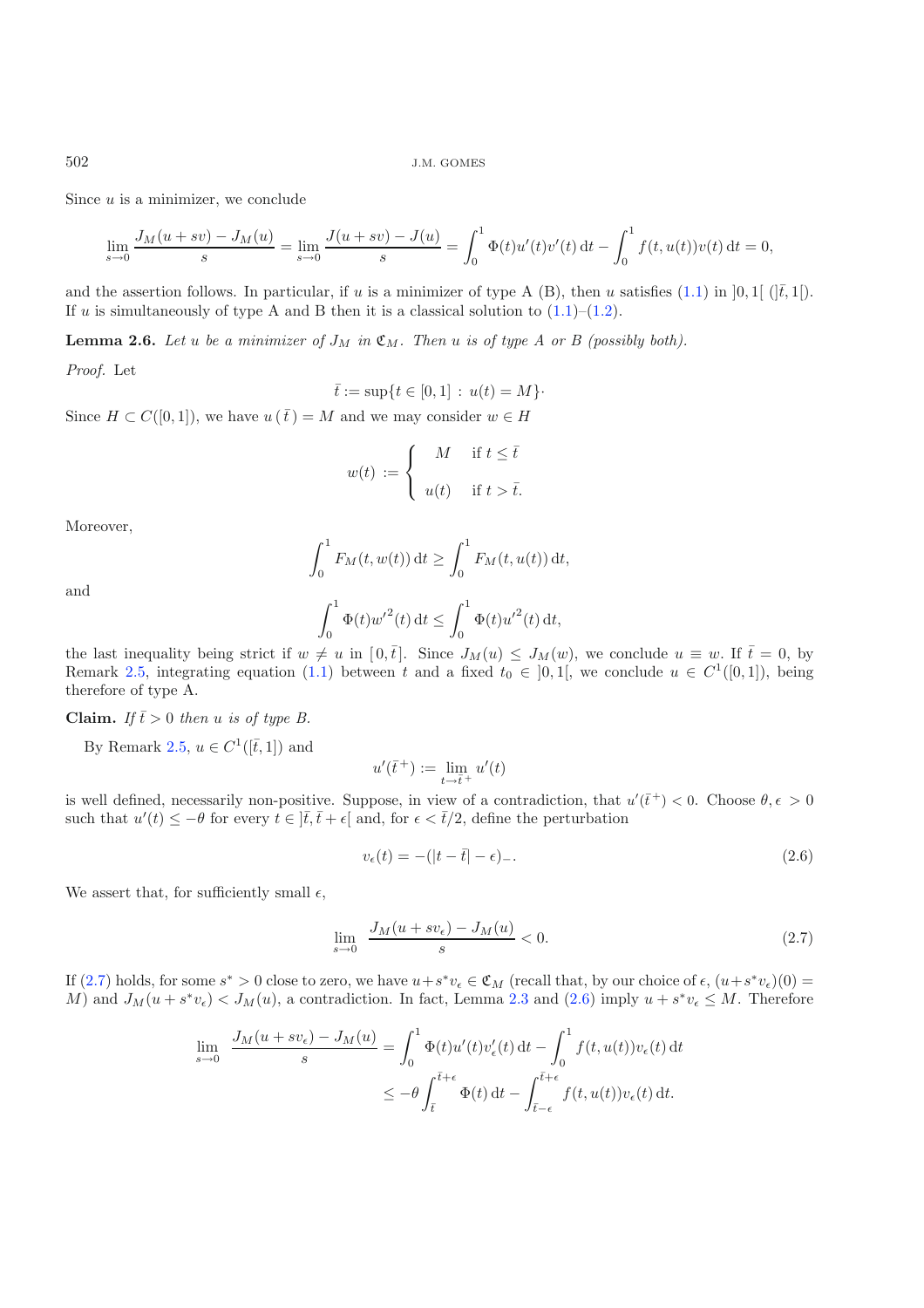Observe that, by  $(2.1)$ ,

<span id="page-4-1"></span><span id="page-4-0"></span>
$$
-\theta \int_{\bar{t}}^{\bar{t}+\epsilon} \Phi(t) dt \le -m\theta \epsilon \tag{2.8}
$$

and, for some  $C > 0$  depending only on f,

$$
\int_{\bar{t}-\epsilon}^{\bar{t}+\epsilon} f(t, u(t)) v_{\epsilon}(t) dt \ge -C\epsilon^2.
$$
\n(2.9)

Therefore, by  $(2.8)$  and  $(2.9)$ , we have

$$
\lim_{s \to 0} \frac{J_M(u + sv_\epsilon) - J_M(u)}{s} \le -m\theta\epsilon + C\epsilon^2,
$$

and the claim follows by taking  $\epsilon$  sufficiently small.  $\Box$ 

<span id="page-4-3"></span><span id="page-4-2"></span>In the next lemma we prove a necessary ordering relation between type A and type B minimizers of  $J_M$ in  $\mathfrak{C}_M$ .

**Lemma 2.7.** Suppose that for a certain  $M \in ]0, \overline{M}]$  there exist minimizers u and v of  $J_M$  in  $\mathfrak{C}_M$  such that u<br>is of type A and y is of type B. Then  $u(t) \leq v(t)$  for all  $t \in ]0, 1]$  or else u is a classical soluti *is of type A and v is of type B. Then*  $u(t) < v(t)$  *for all*  $t \in [0,1]$  *or else* u *is a classical solution to* [\(1.1\)](#page-1-0)–[\(1.2\)](#page-1-1).

*Proof.* Suppose that u is not a solution to  $(1.1)$ – $(1.2)$ . By Remark [2.5,](#page-2-1) we have  $u'(0) < 0$ . Then  $u(t) < v(t)$  for all  $t \in [0, \epsilon]$  provided  $\epsilon$  is sufficiently small. Assume in view of a contradiction, the existence of all  $t \in [0, \epsilon]$  provided  $\epsilon$  is sufficiently small. Assume, in view of a contradiction, the existence of  $t^* \in [0, 1]$  such that that

$$
u(t^*) = v(t^*) < M
$$
 and  $u'(t^*) > v'(t^*),$ 

(the case  $u'(t^*) = v'(t^*)$  is excluded by the Existence and Uniqueness Theorem using [\(2.3\)](#page-1-5)). Moreover, suppose that that

$$
\frac{1}{2} \int_{t^*}^1 \Phi(t) u'^2(t) dt - \int_{t^*}^1 F_M(t, u(t)) dt \le \frac{1}{2} \int_{t^*}^1 \Phi(t) {v'}^2(t) dt - \int_{t^*}^1 F_M(t, v(t)) dt,
$$
\n(2.10)

and let

$$
v^*(t) = \begin{cases} v(t) & \text{if } 0 \le t \le t^* \\ u(t) & \text{if } t^* < t \le 1. \end{cases}
$$

Then  $v^* \in H$  and

$$
J_M(v^*) \le J_M(v),
$$

*i.e.* v<sup>∗</sup> is also a minimizer of  $J_M$  in  $\mathfrak{C}_M$ . But this is absurd since v<sup>∗</sup> is not differentiable at t<sup>\*</sup>. In case where, instead of (2.10), we had the reversed inequality we would get the same contradiction by c instead of [\(2.10\)](#page-4-2), we had the reversed inequality we would get the same contradiction by considering:

$$
u^*(t) = \begin{cases} u(t) & \text{if } 0 \le t \le t^* \\ v(t) & \text{if } t^* < t \le 1. \end{cases}
$$

<span id="page-4-4"></span>In the next lemma we establish an important fact concerning the coexistence of type A and type B minimizers at a same truncating level.

**Lemma 2.8.** *Assume that conditions* [\(2.1\)](#page-1-4), [\(2.2\)](#page-1-6) and [\(2.3\)](#page-1-5) *hold. Suppose that for a certain*  $M \in [0, \overline{M}]$  *there exist minimizers u* and *y* of Ly in  $\mathcal{E}_M$ , such that *u* is of time A and *y* is of time B. Th *exist minimizers* u and v of  $J_M$  *in*  $\mathfrak{C}_M$  *such that* u *is* of type A and v *is* of type B. Then the minimizer u *is* a *classical solution to*  $(1.1)–(1.2)$  $(1.1)–(1.2)$  $(1.1)–(1.2)$ *.*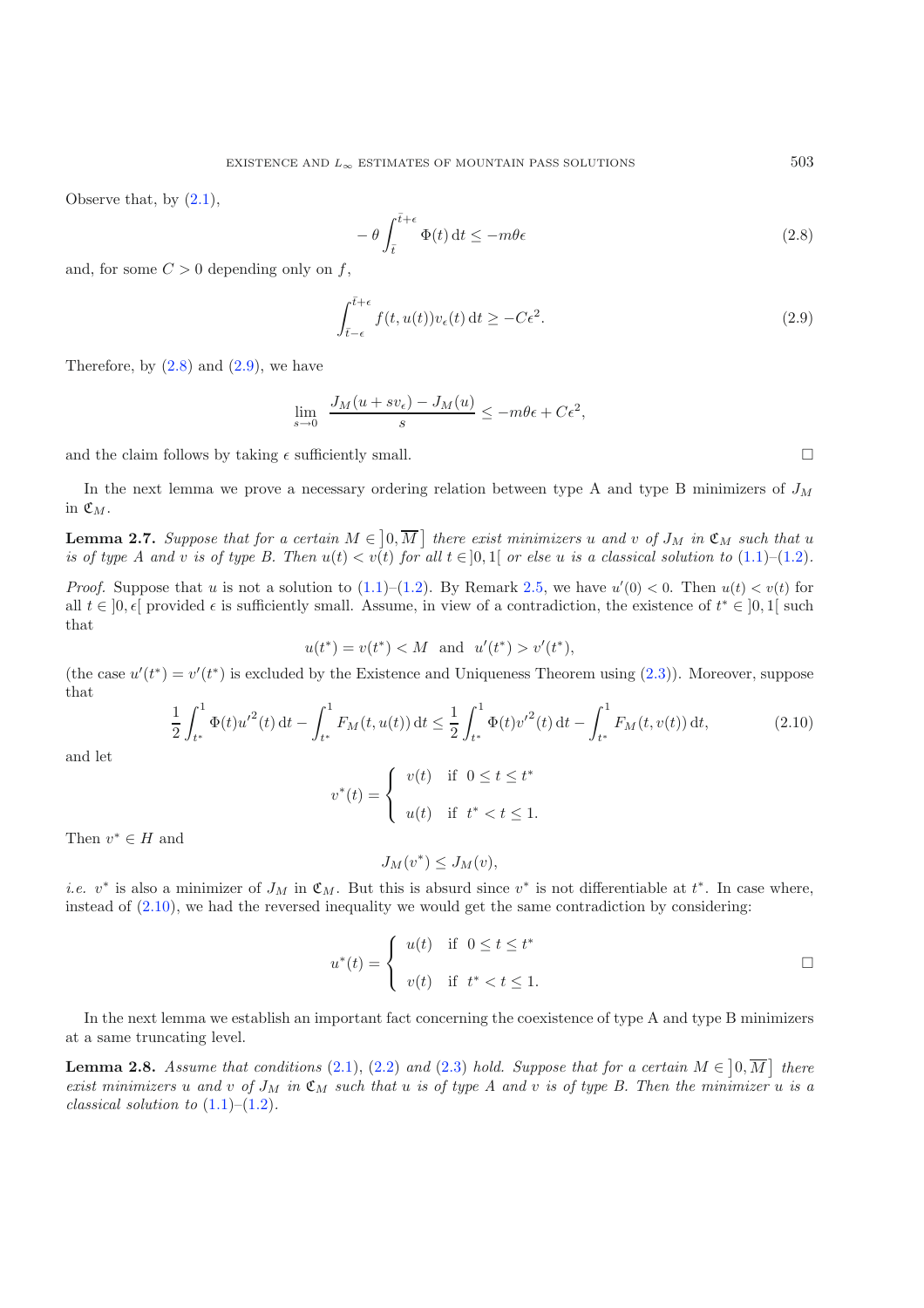*Proof.* Let us prove that u admits an inverse function. By Remark [2.5,](#page-2-1) we may write

$$
u'(t) = \frac{1}{\phi(t)} \left( \phi(0)u'(0) - \int_0^t f(s, u(s)) \, ds \right).
$$

Note that, if  $u(0) \le \delta$ , then  $u'(0) < 0$  (in case  $u'(0) = 0$  we would conclude from [\(2.4\)](#page-1-2), Lem. [2.3](#page-2-2) and Rem. [2.5](#page-2-1) in the symptom that  $u \in H$ . If  $u(0) \le \delta$ , (2.4) and Bemark 2.5 imply  $u'(t) < 0$ that  $u \equiv u(0)$ , contradicting the assumption that  $u \in H$ ). If  $u(0) > \delta$ , [\(2.4\)](#page-1-2) and Remark [2.5](#page-2-1) imply  $u'(t) < 0$  for all  $t \in [0, 1]$ . In both cases we conclude that  $u'(t) < 0$  in  $[0, 1]$ . We may therefore define for all  $t \in [0, 1]$ . In both cases we conclude that  $u'(t) < 0$  in  $[0, 1]$ . We may therefore define

<span id="page-5-1"></span>
$$
t_A: [0, M] \to [0, 1], \quad u \circ t_A = I, \quad t_A \in C([0, M]) \cap C^1([0, M]),
$$

where I is the identity function. Using similar arguments we may define an inverse function for  $v(t)$ 

$$
t_B: [0, M] \to [\bar{t}, 1], \quad v \circ t_B = I, \quad t_B \in C([0, M]) \cap C^1([0, M]).
$$

We suppose, in view of a contradiction, that u is not a solution to  $(1.1)$ – $(1.2)$ . By Lemma [2.7](#page-4-3) we have

$$
t_A(u) \le t_B(u) \quad \forall u \in [0, M].
$$

<span id="page-5-2"></span> $Consider<sup>1</sup>$  $Consider<sup>1</sup>$  $Consider<sup>1</sup>$ 

$$
Z_A : [0, M] \to \mathbb{R}, \qquad u \mapsto \Phi(t_A(u))u'(t_A(u)),
$$

and

$$
Z_B : [0, M] \to \mathbb{R}, \qquad v \mapsto \Phi(t_B(v))u'(t_B(v)).
$$

Since  $u'(0) < 0$ ,  $(2.1)$  implies

$$
Z_A(M) < 0 = Z_B(M). \tag{2.11}
$$

Note that  $Z_A$  and  $Z_B$  are negative in [0, M[. By [\(1.1\)](#page-1-0), we may write, for  $u, v \in [0, M[,$ 

$$
-\frac{dZ_A}{du}\frac{du}{dt_A} = f(t_A(u), u) \text{ and } -\frac{dZ_B}{dv}\frac{dv}{dt_B} = f(t_B(v), v)
$$
  

$$
\frac{Z_A}{du} = -\frac{\Phi(t_A(u))}{Z}f(t_A(u), u) \text{ and } \frac{dZ_B}{du} = -\frac{\Phi(t_B(v))}{Z}f(t_B(v), v).
$$
 (2.12)

or

<span id="page-5-3"></span>
$$
\frac{dZ_A}{du} = -\frac{\Phi(t_A(u))}{Z_A} f(t_A(u), u) \text{ and } \frac{dZ_B}{dv} = -\frac{\Phi(t_B(v))}{Z_B} f(t_B(v), v). \tag{2.12}
$$

**Claim.** *Assumption* [\(2.11\)](#page-5-1) *implies that*  $Z_A(u) < Z_B(u)$  *for all*  $u \in [0, M]$ *.* 

We have  $Z_A(0) \neq Z_B(0)$ . In fact, if  $Z_A(0) = Z_B(0)$ , then  $u'(1) = v'(1)$ . Since  $u, v \in H$ , the Existence and iqueness Theorem inplies  $u(t) = v(t)$  for all  $t \in [t, 1]$ . In particular, (2.11) fails for  $u = M$ Uniqueness Theorem implies  $u(t) = v(t)$  for all  $t \in [\bar{t}, 1]$ . In particular, [\(2.11\)](#page-5-1) fails for  $u = M$ .

Suppose that, for some  $u^* \in [0, M]$ , we had

$$
Z_A(u^*) = Z_B(u^*).
$$

<span id="page-5-0"></span>We choose  $u^*$  to be the maximum point satisfying the previous equality. Then

$$
\frac{\mathrm{d}Z_A}{\mathrm{d}u}(u^*) \le \frac{\mathrm{d}Z_B}{\mathrm{d}u}(u^*). \tag{2.13}
$$

The equality of the derivatives is excluded by the Existence and Uniqueness Theorem applied to [\(2.12\)](#page-5-2) and the fact that  $Z_A(0) \neq Z_B(0)$ . In view of  $(2.12)$  and assumption  $(2.2)$  (recalling  $Z_A(u^*) = Z_B(u^*) < 0$  and  $t_B(u^*) \geq t_A(u^*))$  we have

$$
\frac{\mathrm{d}Z_A}{\mathrm{d}u}(u^*) > \frac{\mathrm{d}Z_B}{\mathrm{d}u}(u^*),
$$

contradicting [\(2.13\)](#page-5-3) and the claim is proved.

<sup>1</sup> This change of variables is adapted from [\[7\]](#page-9-8).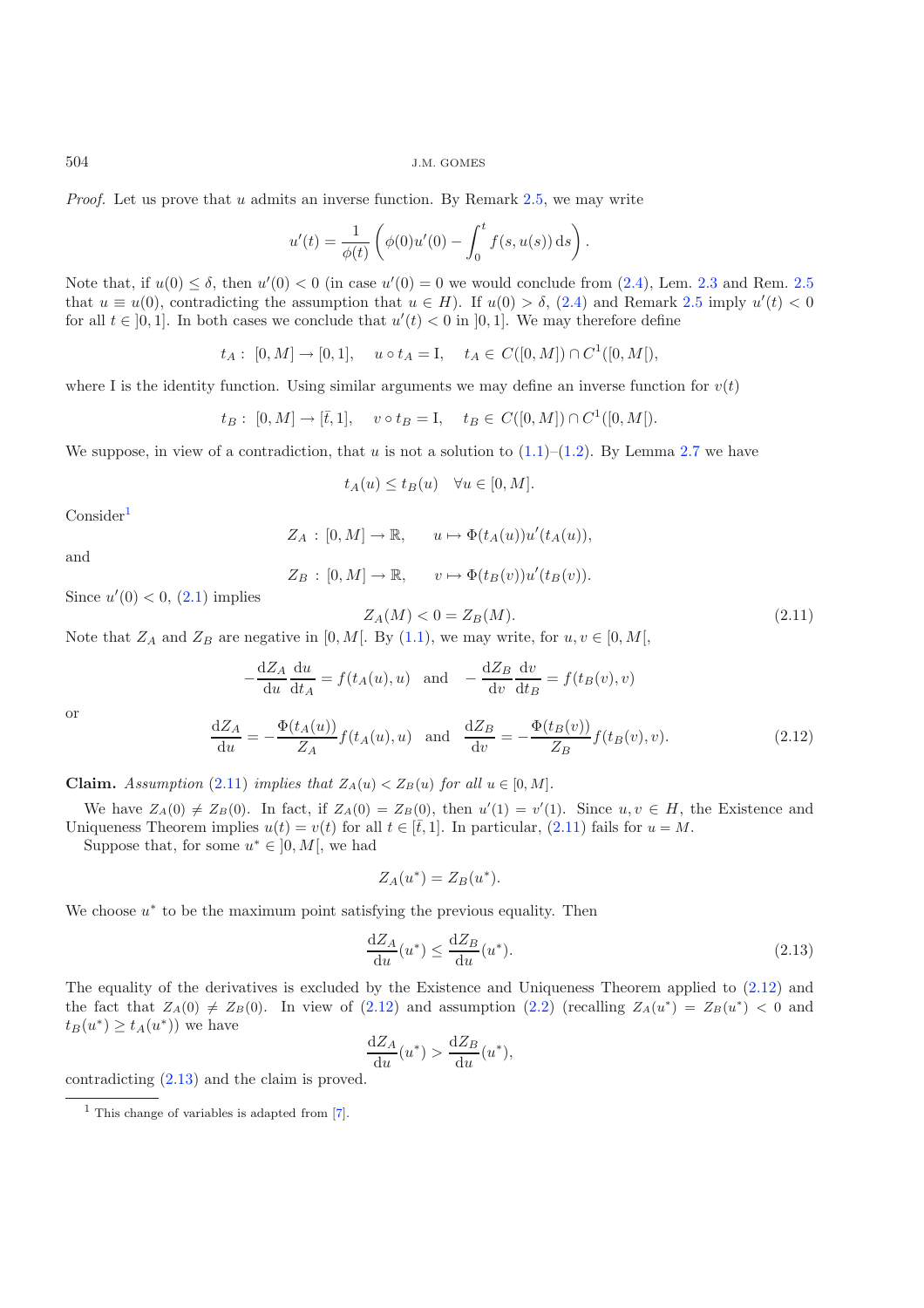In particular, if u is not a classical solution to  $(1.1)$ – $(1.2)$ , then  $Z_A(0) < Z_B(0)$  or

$$
u'(1) < v'(1) < 0.
$$

We conclude the existence of  $t^* < 1$  such that  $u(t^*) > v(t^*)$ , a contradiction with Lemma [2.7.](#page-4-3) The proof is complete  $\Box$  complete.  $\Box$ 

We are now in a position to prove:

<span id="page-6-0"></span>**Proposition 2.9.** *Assume that conditions* [\(2.1\)](#page-1-4), [\(2.2\)](#page-1-6), [\(2.3\)](#page-1-5), [\(2.4\)](#page-1-2) *and* [\(2.5\)](#page-1-3) *hold. Then there exists a positive solution*  $u$  *to*  $(1.1)–(1.2)$  $(1.1)–(1.2)$  $(1.1)–(1.2)$  *such that* 

 $||u||_{\infty} \leq ||h||_{\infty}$ 

*where* h *was defined in* [\(2.5\)](#page-1-3)*.*

*Proof.* Recalling our notation  $\overline{M} = ||h||_{\infty}$ , let  $I = [\delta, \overline{M}]$  and consider the following subsets  $I_A$  and  $I_B$ :

 $I_A (I_B) = \{ M \in [\delta, \overline{M}] : J_M \text{ has a minimizer in } \mathfrak{C}_M \text{ of type } A \text{ } (B) \}.$ 

By Lemma [2.6](#page-3-2) we have  $I = I_A \cup I_B$ . We assert that  $I_A$  and  $I_B$  are non-empty. In fact  $\delta \in I_A$  since, as noticed in Lemma [2.8,](#page-4-4) if <u>u</u> is a minimizer of  $J_{\delta}$  in  $\mathfrak{C}_{\delta}$  and  $\underline{u}'(0) = 0$  then  $\underline{u} \equiv \delta$ , which is absurd.

#### **Claim 1.**  $I_B$  *is non-empty.*

Suppose that  $M \notin I_B$ . In this case, let  $\overline{u}$  be a type A minimizer of  $J_{\overline{M}}$  in  $\mathfrak{C}_{\overline{M}}$  with  $\overline{u}'(0) < 0$ . Let

$$
\bar{f}(t, u) := f(t, \min\{u, \overline{u}(t)\}).
$$

Define, for  $u \in H$ ,

$$
\bar{J}(u) := \frac{1}{2} \int_0^1 \phi(t) {u'}^2(t) dt - \int_0^1 \overline{F}(t, u(t)) dt,
$$

where  $\overline{F}(t, u) = \int_0^u \overline{f}(t, s)ds$ . By [\(2.5\)](#page-1-3) we have  $\overline{J}(\overline{u}) < 0$ . Also  $\overline{J}$  is coercive and lower semi-continuous in H and therefore attains a minimum at some function  $w \in H$  such that  $\overline{f}(w) < 0$ . In fact and therefore attains a minimum at some function  $w \in H$  such that  $\bar{J}(w) < 0$ . In fact

$$
0 < w(t) < \overline{u}(t) \quad \forall t \in [0, 1[,
$$

(0 and  $\overline{u}$  are a pair of well ordered lower and upper solutions respectively) and w is a classical solution to [\(1.1\)](#page-1-0)– [\(1.2\)](#page-1-1) (see for instance [\[4\]](#page-9-9), Chap. 4, for details). In particular,  $||w||_{\infty} \in I_B$ .

### **Claim 2.**  $I_A$  and  $I_B$  are closed subsets of  $I$ .

Let  $(M_n)$  be a sequence in  $I_A$   $(I_B)$  such that  $M_n \to M$ . Let  $u_n$  be a corresponding sequence of type A (B) minimizers of  $J_{M_n}$  in  $\mathfrak{C}_{M_n}$ . Since  $(u_n)$  is bounded in H we may extract a weakly convergent subsequence (still denoted by  $u_n$ ) such that

$$
u_n \rightharpoonup u
$$
 in  $H$  and  $u_n \rightharpoonup u$  in  $C([0, 1])$ .

We assert that u is a minimizer of  $J_M$  in  $\mathfrak{C}_M$ . In fact, by Lemma [2.3,](#page-2-2)

$$
\lim_{n \to \infty} \int_0^1 F_{M_n}(t, u_n(t)) dt = \lim_{n \to \infty} \int_0^1 F(t, u_n(t)) dt = \int_0^1 F(t, u(t)) dt = \int_0^1 F_M(t, u(t)) dt
$$

and

$$
\int_0^1 \Phi(t) {u'}^2(t) dt \le \liminf_{n \to \infty} \int_0^1 \Phi(t) {u_n'}^2(t) dt,
$$

we conclude

$$
J_M(u) \le \liminf_{n \to \infty} J_{M_n}(u_n).
$$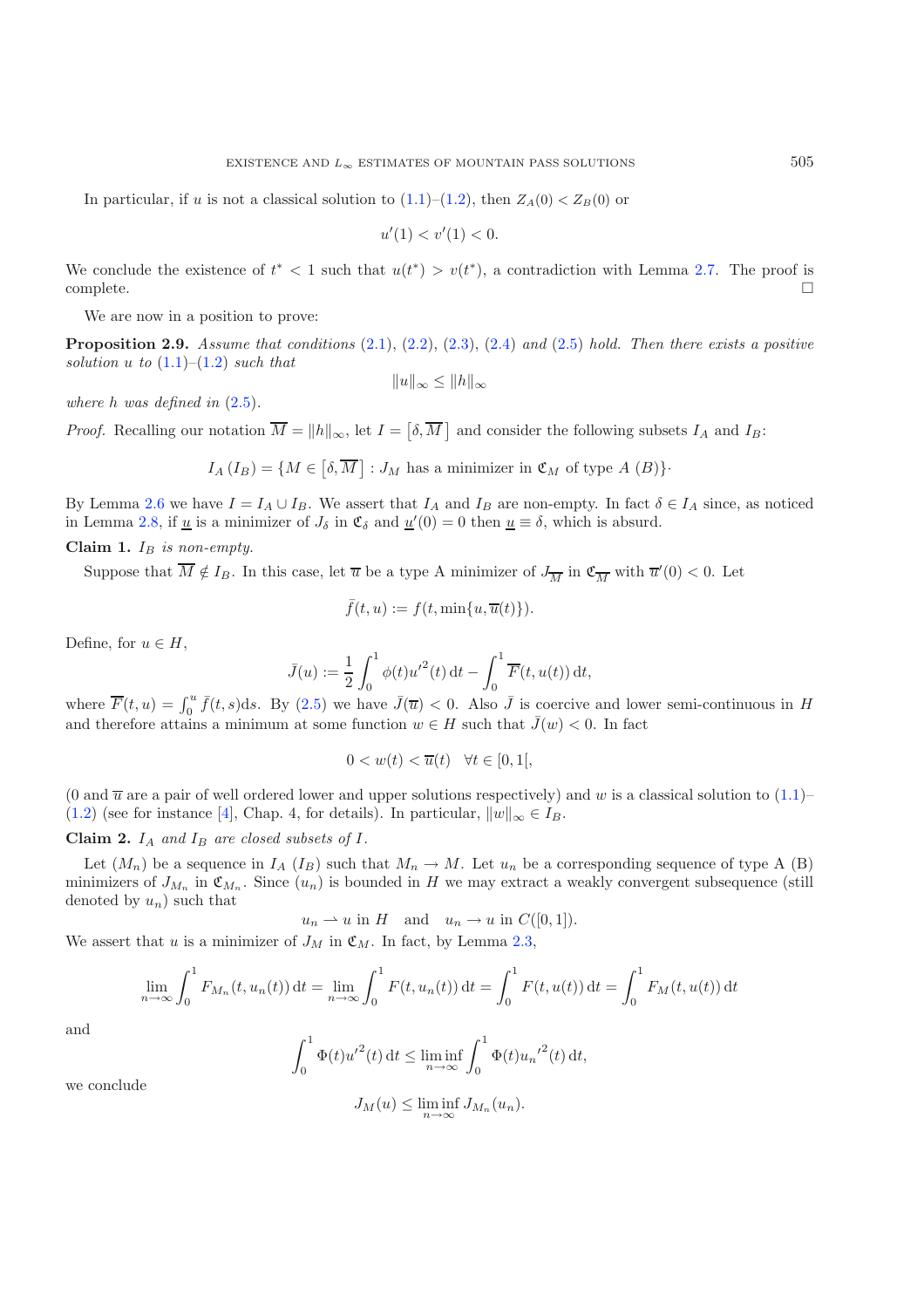However, if we set  $w_n = (M_n/M)u$ , we have  $w_n \to u$  in H and  $w_n \in \mathfrak{C}_{M_n}$ , for all  $n \in \mathbb{N}$ . Therefore

$$
J_M(u) = \lim_{n \to \infty} J_{M_n}(w_n)
$$

and

$$
J_{M_n}(w_n) \geq J_{M_n}(u_n),
$$

for all  $n \in \mathbb{N}$ . We conclude

$$
J_M(u) \le \liminf_{n \to \infty} J_{M_n}(u_n) \le \limsup_{n \to \infty} J_{M_n}(u_n) \le \lim_{n \to \infty} J_{M_n}(w_n) = J_M(u),
$$

or

$$
\lim_{n \to \infty} J_{M_n}(u_n) = J_M(u).
$$

If, for some  $u^*$  in  $\mathfrak{C}_M$ , we had  $J_M(u^*) < J_M(u)$  then, for sufficiently large n, we would obtain

$$
J_{M_n}(w_n^*) < J_{M_n}(u_n),
$$

where  $w_n^* = (M_n/M)u^*$ , and the assertion follows.<br>Note that so far we have just used the fact the

Note that so far we have just used the fact that  $u_n$  is a sequence of minimizers. It remains to prove that the limit function u is of type A (B). If  $(u_n)$  is a type A sequence, we may suppose, up to a subsequence that  $u_n \to u$  in  $L_\infty$  and [\(1.1\)](#page-1-0) is verified for all  $u_n$  in [0, 1]. We conclude that u satisfies (1.1) in [0, 1], being in particular of type A. In case of a type B sequence, the  $L_{\infty}$ -convergence argument above insures that

$$
u'_n \xrightarrow[H^1]{} u'
$$

Then, up to a subsequence,

$$
u_n \xrightarrow[C_1]{} u.
$$

<span id="page-7-0"></span>In particular we have  $u'(\bar{t}) = 0$ , where

$$
\bar{t} := \max\{t : u(t) = M\},\
$$

and the claim is proved.

We conclude, since I is connected, that  $I_A \cap I_B \neq \emptyset$ . By Lemma [2.8](#page-4-4) it implies the existence of a classical solution u such that max  $u \in I_A \cap I_B$ .  $\Box$ 

In the next result we relax condition [\(2.4\)](#page-1-2) using a standard approximating technique.

<span id="page-7-1"></span>**Theorem 2.10.** *Suppose that*  $f(t, u)$  *is locally Lipschitz in the variable* u *and* 

$$
0 < f(t, u) \le \rho u + K u^p \quad \text{for } (t, u) \in [0, 1] \times [0, +\infty[ \tag{2.14}
$$

*for some*  $p > 1$ ,  $K > 0$  *and*  $\rho$  *such that, for all*  $u \in H$ ,

$$
\rho \int_0^1 u^2(t) dt \le (m - \epsilon) \|u\|^2,
$$

*where*  $m > \epsilon > 0$ . Also assume [\(2.1\)](#page-1-4), [\(2.2\)](#page-1-6) and that condition [\(2.5\)](#page-1-3) is fulfilled for some non-negative  $h \in H$ .<br>Then there exists a positive solution u to (1.1)–(1.2) such that  $\max u \le ||h||$ *Then there exists a positive solution* u *to*  $(1.1)$ – $(1.2)$  *such that* max  $u \le ||h||_{\infty}$ .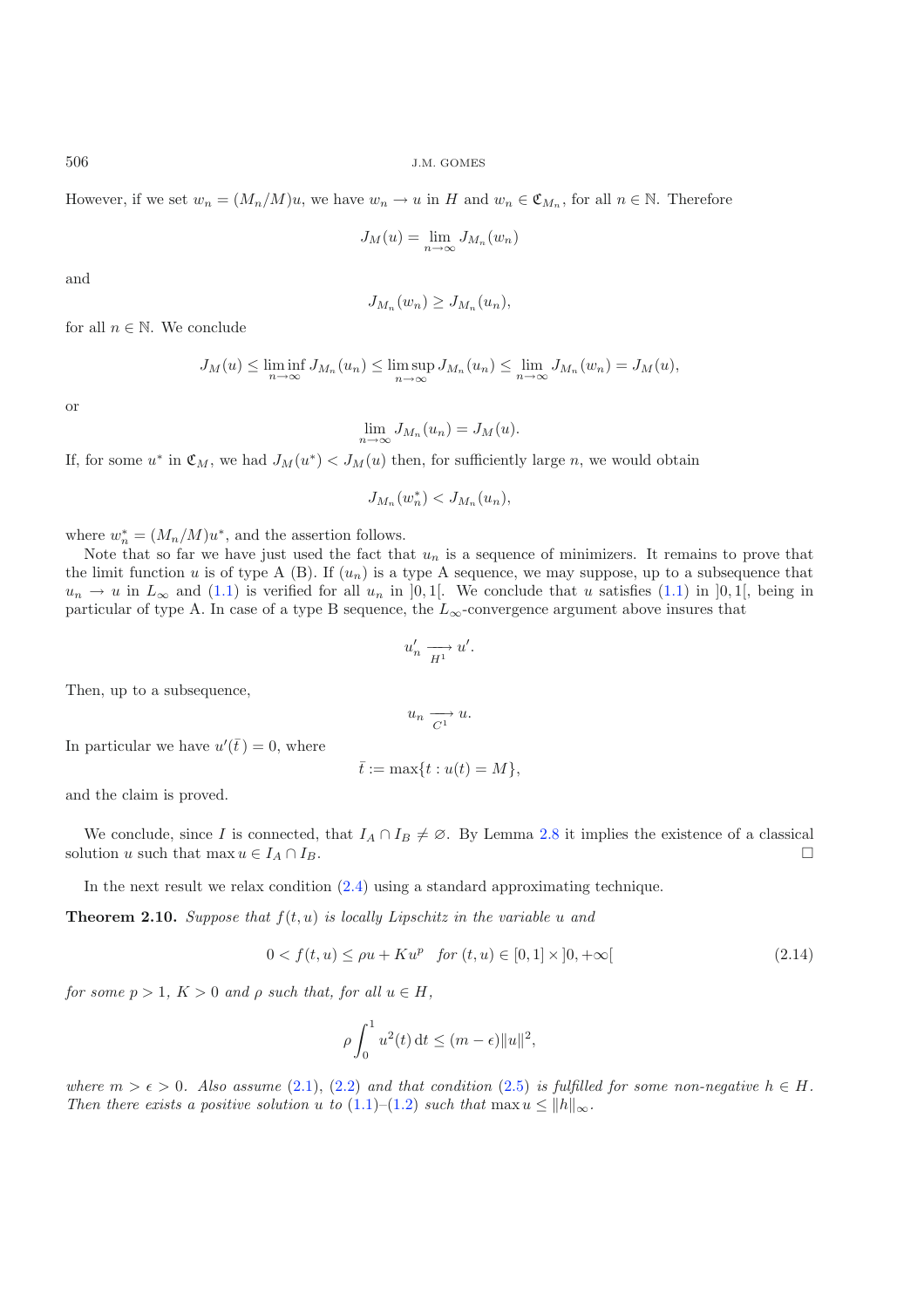<span id="page-8-0"></span>*Proof.* We may suppose that f is bounded above by  $||h||_{\infty}$ . Consider the following translation of the nonlinearity:

$$
f_{\delta}(t, u) = f(t, (u - \delta)_{+}),
$$

where  $u_+ := \max\{0, u\}$ . Observe that assumption  $(2.2)$  is verified by  $f_\delta$  for all  $\delta > 0$  as well as the right hand-side of  $(2.14)$  for the same constants K and  $\rho$ . Also  $(2.5)$  is satisfied for all the functionals

$$
J_{\delta}(u) := \frac{1}{2} \int_0^1 \Phi(t) u'^2(t) dt - \int_0^1 F_{\delta}(t, u(t)) dt,
$$

where  $F_\delta(t, u) = \int_0^u f_\delta(t, s) ds$ , provided  $\delta$  is small. We may therefore apply Proposition [2.9](#page-6-0) and conclude the existence of a solution  $u_s$  to existence of a solution  $u_{\delta}$  to

$$
(\Phi(t)u_{\delta}'(t))' = f_{\delta}(t, u_{\delta}(t)), \quad u'_{\delta}(0) = u_{\delta}(1) = 0, \quad ||u_{\delta}||_{\infty} \le ||h||_{\infty}.
$$
\n(2.15)

Since  $u_{\delta}$  is a critical point of  $J_{\delta}$ , H is continuously embedded in  $L^{p+1}(0,1)$  with  $p > 1$ , we have, by  $(2.14)$  and classical estimates, for some  $K_1$  independent of  $\delta$ ,

$$
m||u_{\delta}||^{2} \leq \int_{0}^{1} \Phi(t) u_{\delta}^{\prime 2}(t) dt = \int_{0}^{1} f_{\delta}(t, u_{\delta}(t)) u_{\delta}(t) dt
$$
  

$$
\leq \rho \int_{0}^{1} u_{\delta}^{2} dt + K \int_{0}^{1} |u_{\delta}|^{p+1} dt \leq (m - \epsilon) ||u_{\delta}||^{2} + K_{1} ||u_{\delta}||^{p+1}.
$$
 (2.16)

We conclude, for  $k^* = (\epsilon/K_1)^{\frac{1}{p-1}}$ ,

$$
||u_{\delta}|| \ge k^* > 0,
$$

for all sufficiently small  $\delta$ . Consider a sequence  $\delta_n \to 0$  and the corresponding sequence  $u_n$  of solutions to [\(2.15\)](#page-8-0).<br>Noting that  $(\|u\|)$  is bounded, we may consider a subsequence (still denoted by  $(u)$ ) and  $u \in H$  Noting that  $(\|u_n\|)$  is bounded, we may consider a subsequence (still denoted by  $(u_n)$ ) and  $u \in H$  such that

$$
u_n \rightharpoonup u
$$
 in  $H$  and  $u_n \rightharpoonup u$  in  $C([0,1]).$ 

Then,

$$
\int_0^1 f(t, u(t))u(t) dt = \lim_{\delta_n \to 0} \int_0^1 f_{\delta_n}(t, u_n(t))u_n(t) dt = \lim_{\delta_n \to 0} \int_0^1 \Phi(t)u'_n^{2}(t) dt \ge mk^*,
$$

*i.e. u* is non-trivial. Standard arguments now insure that *u* is a classical solution to  $(1.1)$ – $(1.2)$  with  $||u||_{\infty} \le ||h||$  $||h||$ ∞. <del>-</del>

<span id="page-8-1"></span>**Remark 2.11.** Instead of  $(1.2)$  we may consider the more general boundary conditions

$$
u'(r) = u(R) = 0 \quad (r < R),
$$

and obtain an equivalent version of Theorem [2.10](#page-7-1) with obvious adaptations.

**Remark 1.** Some type of condition near zero like  $(2.14)$  is necessary, as one may deduce from the following example. Consider the existence of a positive solution to the BVP:

$$
u'' + (2\lambda - 1)^2 u = 0 \quad u' \left(\frac{\pi}{2}\right) = u(\pi) = 0.
$$

As the reader may easily verify, all conditions of Theorem [2.10](#page-7-1) are fulfilled except  $(2.14)$ , provided  $\lambda$  is sufficiently large. If  $\lambda \in \mathbb{N}$  there is an infinity of solutions all multiples of  $sin((2\lambda - 1)t)$  functions. If  $\lambda \notin \mathbb{N}$  the previous BVP has no solution.